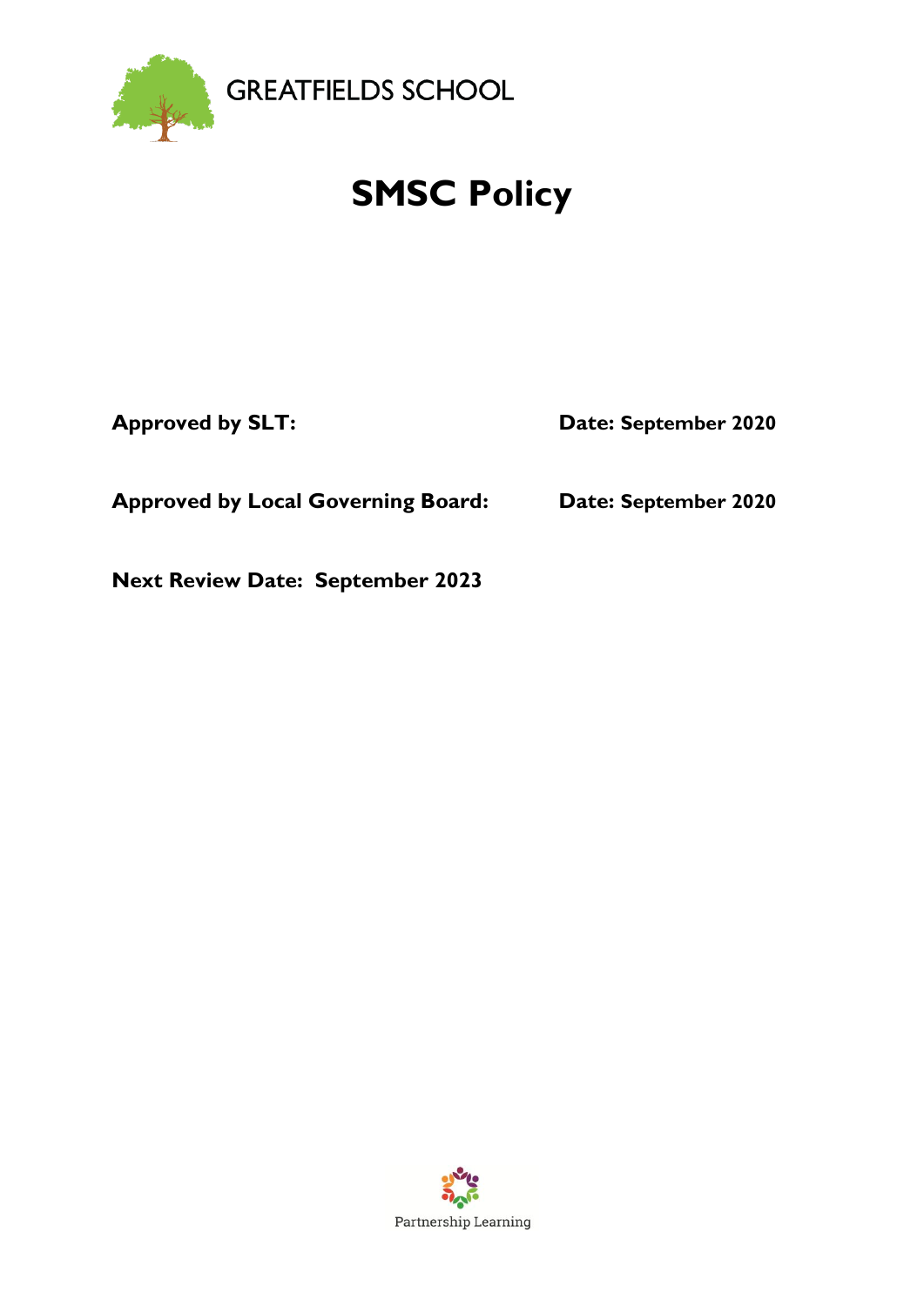

## **INTRODUCTION**

At Greatfields School we recognise that for students to benefit from their time with us we must ensure that they have the best possible teaching and pastoral care and they must ensure that they try to meet the expectations placed on them in work, conduct and attitude. We believe that the school should actively promote all students' spiritual, moral, social and cultural development by providing positive experiences through planned and coherent opportunities in the curriculum and through interactions with teachers, other adults and the local community.

The school has a full and comprehensive civics programme together with a coherent assembly programme; we endeavour to offer an inspiring and holistic experience to enable our young people to be Responsible, Reflective and Active Citizens with a strong awareness of British values.

### **Scope including statutory requirements**

- This policy was developed in response to National guidance OFSTED Promoting and evaluating pupils' spiritual, moral, social and cultural development 2004, the Education Reform Act 1988, the Education (Schools) Act 1992 and the School Inspections Act 1996.
- It also refers specifically to the most recent guidance from the Ofsted School inspection handbook (January 2015). It also takes into consideration the critical role SMSC has to play in ensuring our young people know how to be safe in an ever challenging world.
- It should be read in conjunction with other school policies on Equal Opportunities, SEND, Safeguarding and Child Protection and Preventing extremism and radicalisation. In addition refer to the SMSC in the curriculum document and the civics schemes of work.
- The statutory requirement that schools should encourage pupils' SMSC development was first included in the Education Reform Act 1988.

*'The curriculum (must be) a balanced and broadly based curriculum which — (a) promotes the spiritual, moral, cultural, mental and physical development of pupils at the school and of society; and*

*(b) prepares such pupils for the opportunities, responsibilities and experiences of adult life.'* This was followed by the Education (Schools) Act 1992 which stated that:

*'The Chief Inspector for England shall have the general duty of keeping the Secretary of State informed about the spiritual, moral, social and cultural development of pupils at those schools.'* All of the above guidance emphasises the need to establish the values schools should impart to pupils. It was clearly recognised that there is more to life than achieving high standards in academic subjects. The task was described as: '…the training of good human beings, purposeful and wise, themselves with a vision of what it is to be human and the kind of society that makes that possible'.

### **Process and Practice**

The school has appointed a designated Head of Civics. The Head of Civics will provide guidance and support for ensuring the below actions take place, working closely with the Assistant Headteacher, Pastoral.

In order to realise the above aims we will do the following: